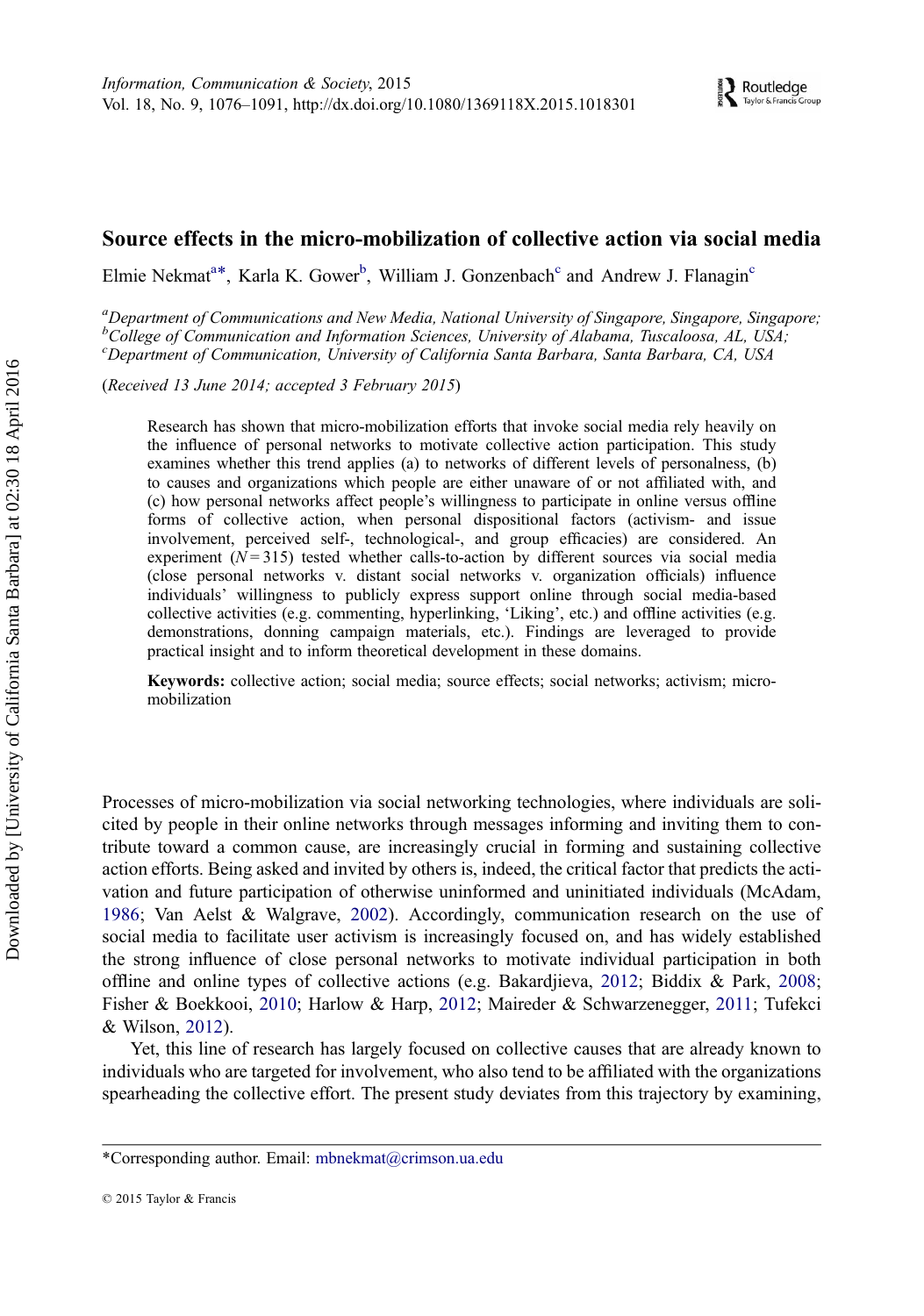instead, the potential of various interpersonal sources to spur the involvement of otherwise unaffiliated and uninformed individuals via social media, and for causes that are previously unheard of by the individuals. This shift is important given the increasing prominence of this type of involvement which is symptomatic of the rapid development of activist and social movements aided by social networking technologies, such as the Arab Spring and #Occupy (Juris, [2012](#page-14-0); Lim, [2012;](#page-14-0) Tufekci & Wilson, [2012\)](#page-15-0) to the most recent student-led protests in Hong Kong in 2014, for example.

This study further fills a void in online collective action research by investigating the relationship between different interpersonal influencers and their potential to spur individual participation across different forms of online and offline collective activities via social media, accounting for individual factors such as personal issue involvement, prior involvement in activism, and perceived self-, technological-, and group efficacies at the same time. To do so, the potential of invitational acts stemming from different interpersonal sources is broken down to varying degree of personalness (close personal networks v. distant social networks v. organizational sources), as is their connection to individuals' willingness to carry out between different publicly expressive collective activities online via social media (e.g. commenting, hyperlinking information) and in offline venues (e.g. attending demonstrations, wearing campaign-related materials). The varying capacity of these sources to mobilize individuals to participate in the online and offline activities is thus examined.

#### Collective activities and participation thresholds

The repertoire of collective activities that activist organizations encourage, and that individuals can participate in, has greatly diversified due to the Internet and social networking technologies (e.g. Earl & Kimport, [2011;](#page-14-0) Van de Donk, Loader, Nixon, & Rucht, [2004](#page-15-0)). The activities can be classified according to their levels of intensity (i.e. possibility of confrontation or physical force), effort (Klandermans, [1997\)](#page-14-0), and perceived risk of participation (i.e. 'collection of anticipated dangers from engaging in a certain activity') (McAdam, [1986,](#page-14-0) p. 67). In many cases, acting on personal interests involves the crossing of a 'private to public boundary' that reveals one's preferences publicly in the process of achieving collective goals (Bimber, Flanagin, & Stohl, [2005\)](#page-13-0).

Van Laer and Van Aelst [\(2010](#page-15-0)) propose activities ranging from low to high participation thresholds, depending on the participation barriers posed to individuals. Activities with greater barriers require a higher level of personal commitment (e.g. time and personal sacrifice) and entail more personal costs and risks (e.g. physical or monetary).

Studies suggest that *offline* activities, such as attending public demonstrations and protests, typically require a higher level of personal commitment in terms of time and effort and can entail potentially greater risks (e.g. physical or monetary) (Klandermans, [1997;](#page-14-0) McAdam, [1986\)](#page-14-0). Accordingly, scholars have shown how individuals are less likely to participate in confrontational offline activities that are perceived as very risky, such as protests and strikes (Carty, [2010;](#page-13-0) Postmes & Brunsting, [2002\)](#page-15-0). Nevertheless, the tendency for these activities to involve a sizeable and visible number of people has been shown to be effective in establishing a movement's legitimacy, unity, and the solidarity of its supporters against an oppositional group or target (e.g. Klandermans, [1997;](#page-14-0) McAdam, Tarrow, & Tilly, [2003\)](#page-14-0).To assess people's willingness to take part in offline collective action efforts, in the present study we consider a range of offline activities including (1) participation in mass street actions (e.g. protests, rallies, demonstrations), (2) disseminating information (e.g. talking to others and disseminating campaign materials such as fliers, pens, badges, etc.), and (3) publicly identifying with the cause (e.g. donning apparel such as wristbands and t-shirts that identify with the cause or organization).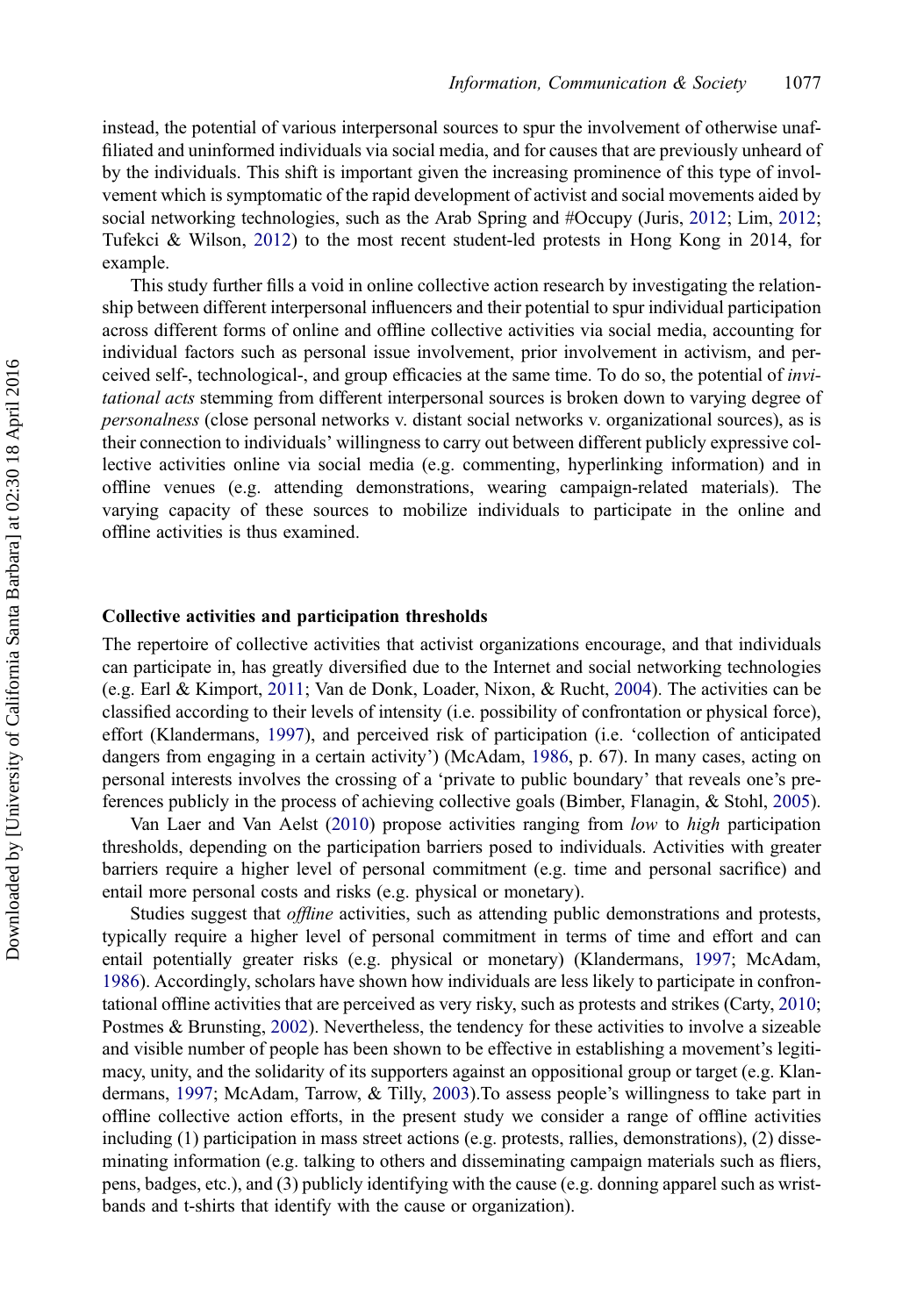Online activities, such as those typically done on social networking platforms, by contrast, tend to be more expressive than action-oriented in nature, which makes them potentially less outwardly confrontational and less intense. Nonetheless, carrying out publicly expressive activities on social media entails the exposition of personal identity, which makes it difficult for individuals to control their privacy and contribute to such actions anonymously (Bimber et al., [2005;](#page-13-0) Earl, [2012\)](#page-14-0). To assess people's willingness to take part in online collective activities that require different levels of social communication and public expression of personal opinions and support for activism, in this study we consider a range of activities that are typically done on social media including (1) commenting, (2) relaying information received, (3) uploading materials, and (4) affiliating, 'Following', or 'Liking' information via social media.

The 'constant communicative process between members of the community' attained from these public expressions of support online enhances the recruitment and mobilization of participants (Maireder & Schwarzenegger, [2011,](#page-14-0) p. 182) by facilitating real-time, quick, and efficient coordination for protests and demonstrations mobilization (Juris, [2012](#page-14-0); Rheingold, [2003\)](#page-15-0), and contributes to 'public goods' by increasing visibility of and perspectives on a variety of 'social problems' (Tatarchevskiy, [2011,](#page-15-0) p. 300). Indeed, interactive and expressive communicative activities have been widely attributed in the successes of recent activist movements such as the Arab Spring revolution and #Occupy movement (Harlow, [2011;](#page-14-0) Juris, [2012;](#page-14-0) Lim, [2012;](#page-14-0) Tufekci & Wilson, [2012](#page-15-0)), to the degree that the former movement has been touted as the 'Facebook (or Twitter) revolution' by political leaders and the mass media (Maireder & Schwarzenegger, [2011](#page-14-0), p. 173).

To test whether participation thresholds differ between offline and social-media-based collective activities, and to discern individuals' willingness to participate in one form over the other when invited by others via social media, the following questions and hypothesis are forwarded:

RQ1: What is the relative willingness of people to perform offline and online collective activities on social media?

H1: Individuals will be more willing to participate in online forms of collective activities via social media, as compared to offline activities.

#### Source personalness and influences on collective action participation

Undoubtedly, a crucial link in mobilizing collective action participation via social media is the source that solicits participation. Bennett and Segerberg [\(2012](#page-13-0)), for example, argue that *online* connective action through personal networks strongly motivates individuals to carry out publicly expressive collective activities through social media. Two elements of direct 'personalized communication' aid in the process of connective action between individuals. The first is the ease of personalization of ideas and political content. When messages and ideas are sent through an individual's personal networks, others in these networks (e.g. friends, colleagues, acquaintances) reformulate the messages and create personal 'action frames' by imbuing them with personal ideas and comments that help bridge differences with how the individual may feel about the message and its intent (e.g. via memes, photovoices, etc.) (Benkler, [2006](#page-13-0); Knobel & Lankshear, [2007\)](#page-14-0). Similarly, Bimber et al. ([2005\)](#page-13-0) note that the boundary-crossing capacity of contemporary technologies helps to transfer private or semiprivate information, such as one's perspectives on a topic or one's political agenda or opinions, to public venues (e.g. through shared online social networks, or even recipient information gleaned from email headers), thereby expanding the visibility and importance of interpersonal connections.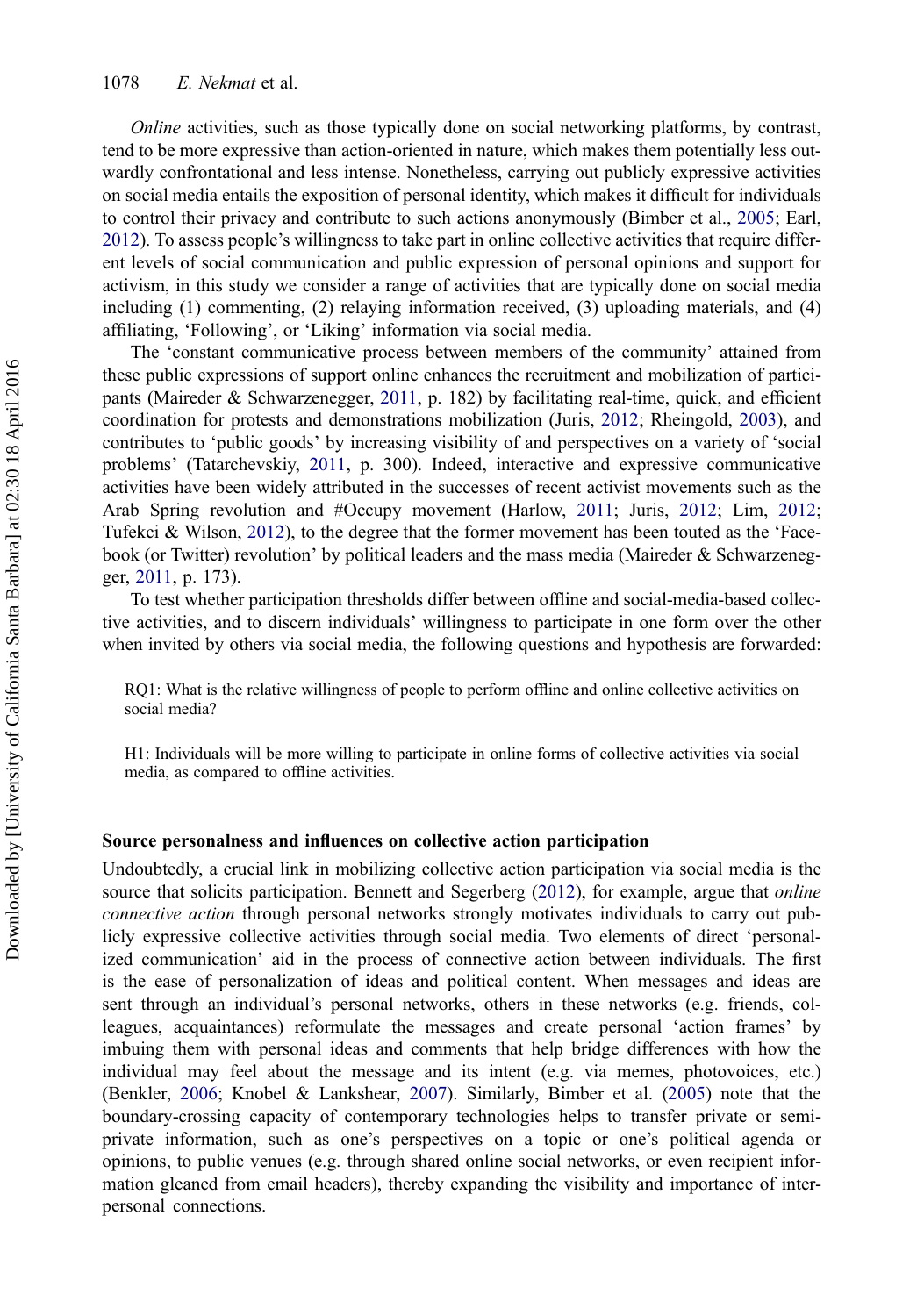The second element of direct 'personalized communication' aiding in connective action is the ability of social communication technologies to enable the sharing of these personal action frames. This process may involve messages being passed through several layers of personal networks that 'often involves further personalization through the spreading of digital connections among personal networks of friends or trusted others' (Bennett & Segerberg, [2012,](#page-13-0) pp. 744– 745). In this manner, connective actions emphasize the dissemination of messages amongst people in common networks that motivates individual participation toward collective outcomes by 'reframing' messages and expressing personal support in ways that enable receivers to see how the cause is relevant to their personal circles and, by extension, to them. Consistent with Klandermans and Oegema's ([1987\)](#page-14-0) argument for social motives in collective action, one's interest in fostering personal relationships and affiliation with others helps predict one's contributions to the organization's goals and agenda (Bimber, Flanagin, & Stohl, [2012\)](#page-13-0).

Theoretical explications have thus shown that personal connections can be highly influential in motivating collective action participation. Yet, social media sources can represent varying degrees of *personalness*, comprising people from both *personal* networks and relatively more impersonal ones (i.e. distant social networks and organizational officials and representatives). People in *close personal networks* typically include one's friends, family members, colleagues, and peers from school or work (Fisher & Boekkooi, [2010](#page-14-0)). These sources can be seen as reference groups, or those whose collective opinions and perspectives constitute the frame of reference for individuals and help orient them to the significance of certain socio-political issues (Glynn & Park, [1997](#page-14-0); Oshagan, [1996](#page-14-0)).

Fisher and Boekkooi [\(2010](#page-14-0)), for example, surveyed participants in 10 different street demonstrations in the United States and showed the main way in which individuals heard about the event and were encouraged to participate via personal networks through the Internet (i.e. websites, social networking sites). Others have shown how online communication with one's personal networks serves as an important bridge connecting protest participants to movements (Diani, [2000\)](#page-14-0), and is instrumental in 'transferring knowledge and raising issue salience' (Hooghe, Vissers, Stolle, & Mahéo, [2010,](#page-14-0) p. 406), fostering relational trust among communities of activists and potential members (Meikle, [2002\)](#page-14-0), familiarizing friends to the cause and protest-related activities (Mercea, [2012\)](#page-14-0), and affirming individuals' belief in the legitimacy of the activist group and the suitability of the tactics employed (Thackeray & Hunter, [2010](#page-15-0)).

Consistent with Granovetter's strength of weak ties hypothesis [\(1973](#page-14-0)), one's impersonal distant social networks on social networking sites can also avail them to collective action information and opportunities. For example, De Zúñiga and Valenzuela [\(2011\)](#page-15-0) found a greater direct relationship between engagement in collective civic activities, the size of one's distant social networks online (weak-tie networks), and frequency of socio-political discussions with people from more distant social networks as compared to family and friends. Others have demonstrated how these looser-tied online contacts provide social capital that buoys individual participation in instrumental collective action (e.g. boycotts, attending rallies, signing petitions) (Son & Lin, [2008\)](#page-15-0), and aids in the real-time online coordination and mobilization of participants for offline protests (Juris, [2012\)](#page-14-0).

In one of the more robust studies that examined the influence of interpersonal sources on the political mobilization of social media users, Bond et al. ([2012\)](#page-13-0) carried out a '61millionperson-experiment' and showed that invitations to vote by social sources (i.e. having faces of friends in the messages) were more likely to motivate action (i.e. clicking online voting banner, seeking information, real-world voting) as compared to receiving purely informational messages or no messages at all. Between the social sources, mobilization rate increases when strong-tied close friends (i.e. greater Facebook interactions) had passed the messages as compared to weak-tied ones. However, comparisons were done only between personal sources that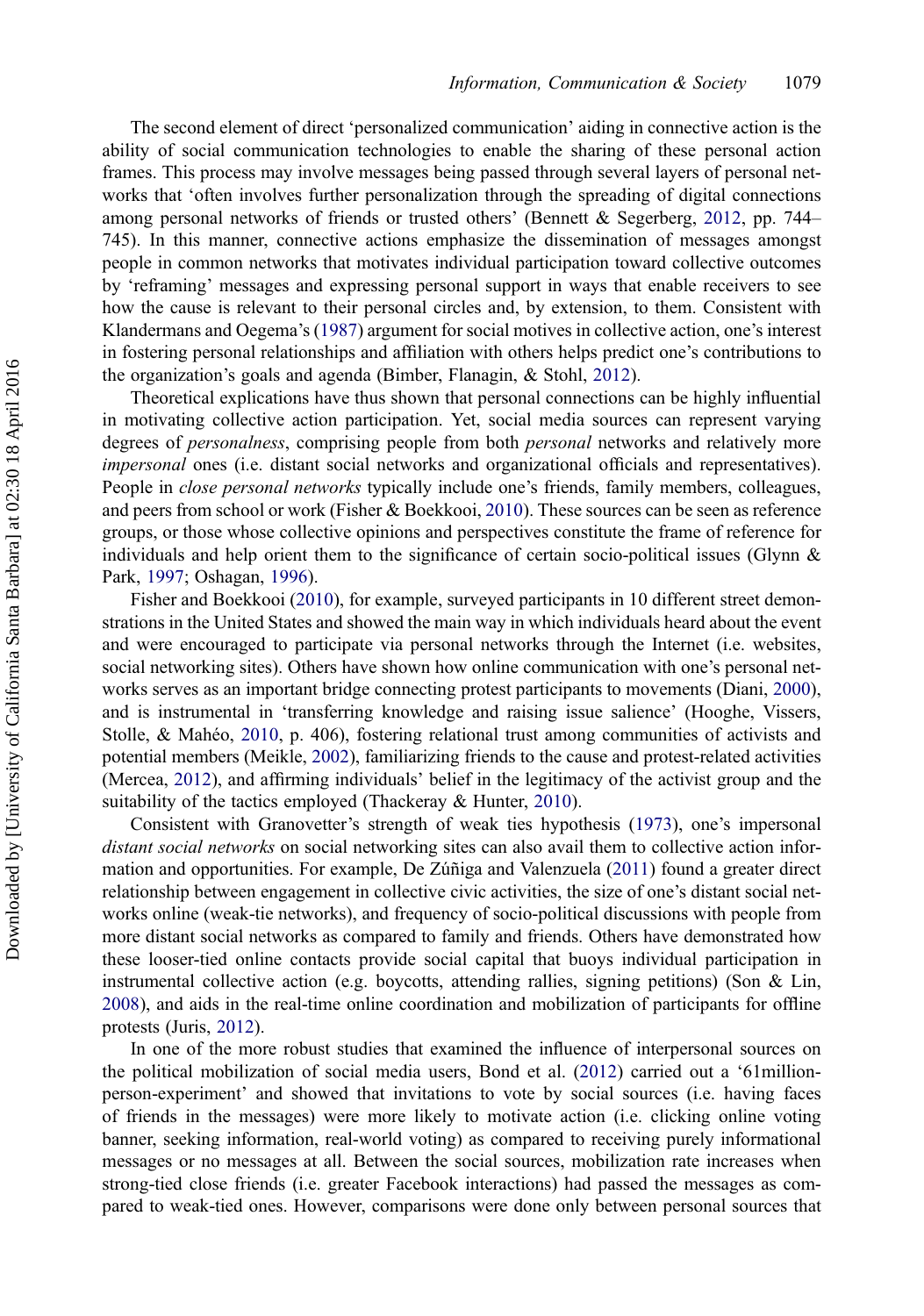individuals either know or recognize, as are generally done in other similar studies discussed above.

Apart from personal sources, social media users can receive messages directly from *organiz*ational sources – typically from organizational leaders, spokespersons for the group, or group committees (McCarthy & Wolfson, [1996\)](#page-14-0) – that can affect their willingness to participate in collective action. For example, leaders' fervor and charisma constitute two of the most consistent predictors of mobilization for social movements (Herda-Rapp, [1998](#page-14-0); McCarthy & Wolfson, [1996\)](#page-14-0) and organizational sources have been found to 'induct people into activism' (Mercea, [2012,](#page-14-0) p. 165), especially when individuals heuristically view them as 'cognitive authorities' on a particular cause (Wilson, [1983](#page-15-0)). This is where messages disseminated by them are deemed more credible due to their personal expertise and direct experience with the cause. However, individuals may also perceive biases from organizational sources that may diminish their influence. Internet users, for example, tend to perceive ulterior motives from message sources as a 'major negative heuristic cue for making credibility judgments' (Metzger, Flanagin, & Medders, [2010](#page-14-0), p. 432). In the context of the Iraq war protests in 2003, Bennett, Breunig, and Givens ([2008\)](#page-13-0) compared online messages coming from socio-political organizations such as churches and peace groups to those from one's peers and acquaintances and showed that the latter provided a far stronger explanation for protest participation and diffusion.

Although studies have demonstrated the relative potential of personal and impersonal networks to mobilize individuals for collective action, the capacity of different sources to influence individuals to participate in online and offline forms of collective activities may also vary in meaningful ways. It is plausible, for example, that a highly personal source is required to persuade individuals to participate in offline activities that require greater persuasion thresholds, whereas participation in lower threshold activities on social media is motivated sufficiently by invitations from more impersonal sources. The relative influences of different sources on motivating participation, and the interaction between these sources and various online and offline collective activities, are addressed by H2 and RQ2:

RQ2: Does the influence from different sources vary for online and offline activities?

H2: Individuals will be most willing to participate in collective action if they are invited via social media by a source belonging to their (a) close personal network, followed by (b) distant social network sources, and (c) organizational sources.

#### Personal involvement and efficacy beliefs in collective action

A variety of additional influences can also directly influence individuals' participation in collective activities. *Personal issue involvement*, or the congruity of a particular cause with one's personal beliefs, describes attitudinal predispositions toward an issue that helps 'determine expressive actions, with individuals typically speaking on behalf of groups whose cause they share, and against those whose cause they oppose' (Boyle et al., [2006,](#page-13-0) p. 271; Kim, [2009\)](#page-14-0). Such personal convictions hold crucial mobilization potential for activist groups when individuals co-orientate around the goals of these groups (Klandermans & Oegema, [1987](#page-14-0)), thereby motivating them to not only contribute to the cause, but also spread information supporting the cause and rallying others to join, especially when they are strongly affiliated to the group and its causes (Bullock et al., [2002\)](#page-13-0).

Prior involvement in activism can influence future involvement in collective activities as well. In a study of collective action mobilization for environmental activism, prior involvement was instrumental in the participation of people of varying involvement backgrounds (i.e. hardcore,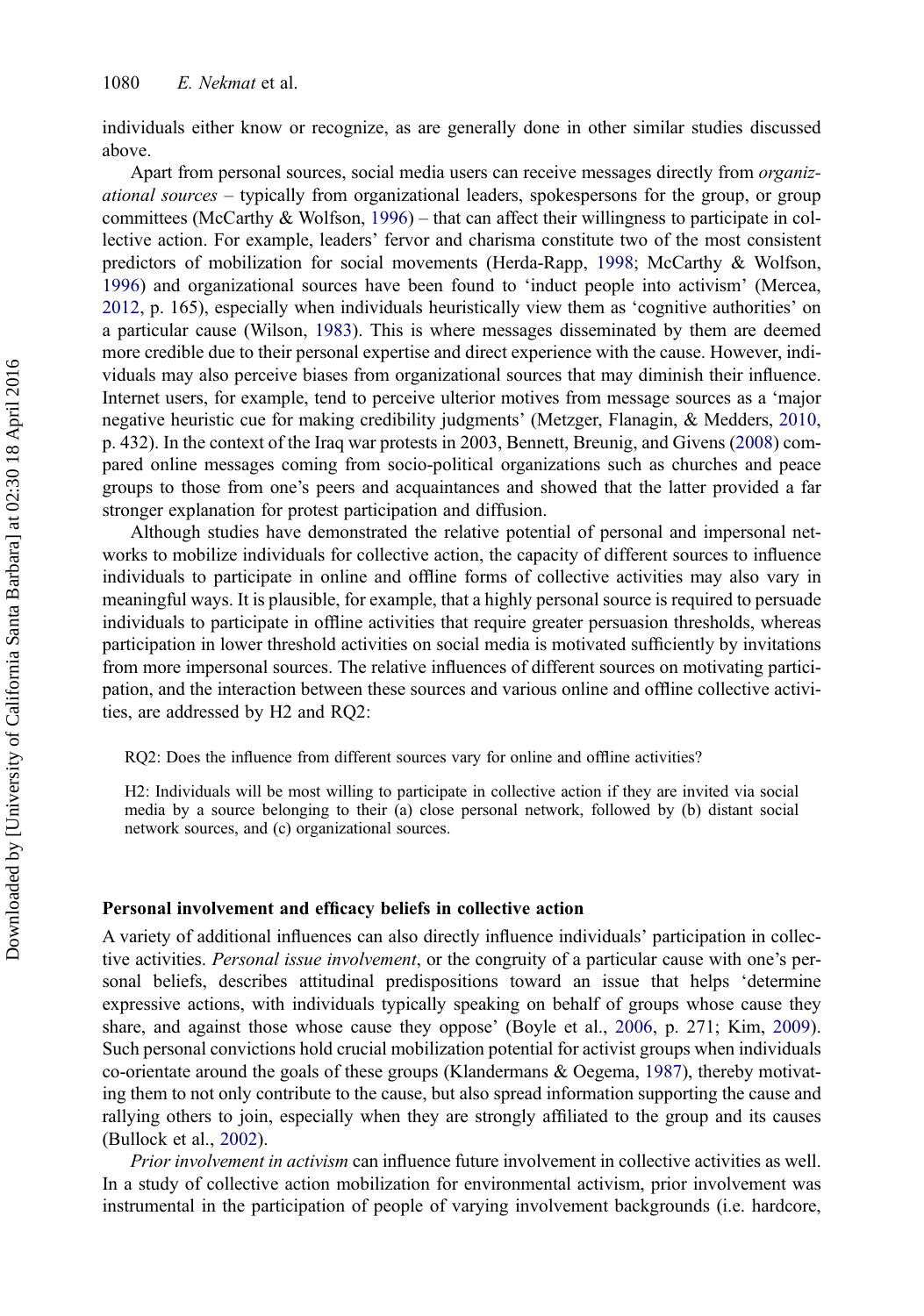sympathizers, non-activists), as well as across 'soft' and 'hard' forms of both online and offline collective activities (Postmes & Brunsting, [2002\)](#page-15-0). Past participation in soft forms of collective activities (e.g. online: e-petitions, email-writing; offline: signing petitions, letter-writing) as well as hard forms (e.g. offline protests) significantly predicted willingness to participate in future activities to support the cause within, and across, the platforms.

Various forms of perceived efficacy may also affect participation in collective action. Perceived self-efficacy in carrying out collective action for activism, for example, has been shown to motivate individual participation in civic and political campaign activities (Morrell, [2003](#page-14-0)) and collective action mobilization (Yeich & Levine, [1994](#page-15-0)). Perceived group efficacy refers to one's beliefs that group-related problems can be solved by collective effort (Bandura, [1995](#page-13-0)) and the perception that the group provides collective advantage in bringing about the proposed outcomes (McLeod & Hertog, [1999](#page-14-0)). A series of experiments that examined students' 'collective action tendencies' (Van Zomeren, Spears, Fischer, & Leach, [2004](#page-15-0)) demonstrated the predictive consistency of perceived group efficacy, as well as the positive mediation of this perception on instrumental action support on collective action tendencies (i.e. 'standing united when the going gets tough' to achieve shared objectives) (p. 662). Finally, perceived technological efficacy, or, in this study's context, individuals' understanding of how the collective action process works through social media and confidence in their ability to carry out related activities using the platform, can also affect people's willingness to contribute to collective action efforts online (but not necessarily offline). For example, Facebook users who are more active online and are higher-frequency commenters are also savvier when it comes to collecting signatures for e-petitions and coordinating online demonstrations to aid collective action in online platforms (Harlow & Harp, [2012](#page-14-0)).

This study considers the role of these dispositional factors in individuals'willingness to partake in publicly expressive collective activities after receiving invitational messages from sources of varying levels of personalness. Personal involvement with activism, and people's perceived self- and group efficacies, should positively affect their willingness to contribute to collective action in both online and offline settings, whereas perceived technological efficacy should only determine people's willingness to participate in collective action efforts online. H3 and H4 consider these issues, and enable comparison across offline and online activism efforts. RQ3 asks whether the effects of source personalness, as suggested in H2 and RQ2, endure once these factors are accounted for.

RQ3: Is the influence of source personalness consequential after individuals' personal involvement with activist campaigns, issue involvement, and perceived self-, technological-, and group efficacies are accounted for?

H3: Individuals' willingness to carry out collective activities online via social media is positively related to their (a) personal involvement with activism, (b) issue involvement, (c) perceived self-efficacy, (d) perceived technological efficacy, and (e) perceived group efficacy.

H4: Individuals' willingness to carry out collective activities offline is positively related to their (a) personal involvement with activism, (b) issue involvement, (c) perceived self-efficacy, and (d) perceived group efficacy.

#### Method

## Participants and procedures

An experiment manipulating online sources of activist mobilizing messages representing different levels of personalness to individuals was conducted online with 315 student participants enrolled in a large public university in the United States. Participants were undergraduates majoring in communication and information studies and recruited through emails soliciting voluntary participation. About 59% ( $n = 186$ ) of participants were female, and the average age of all participants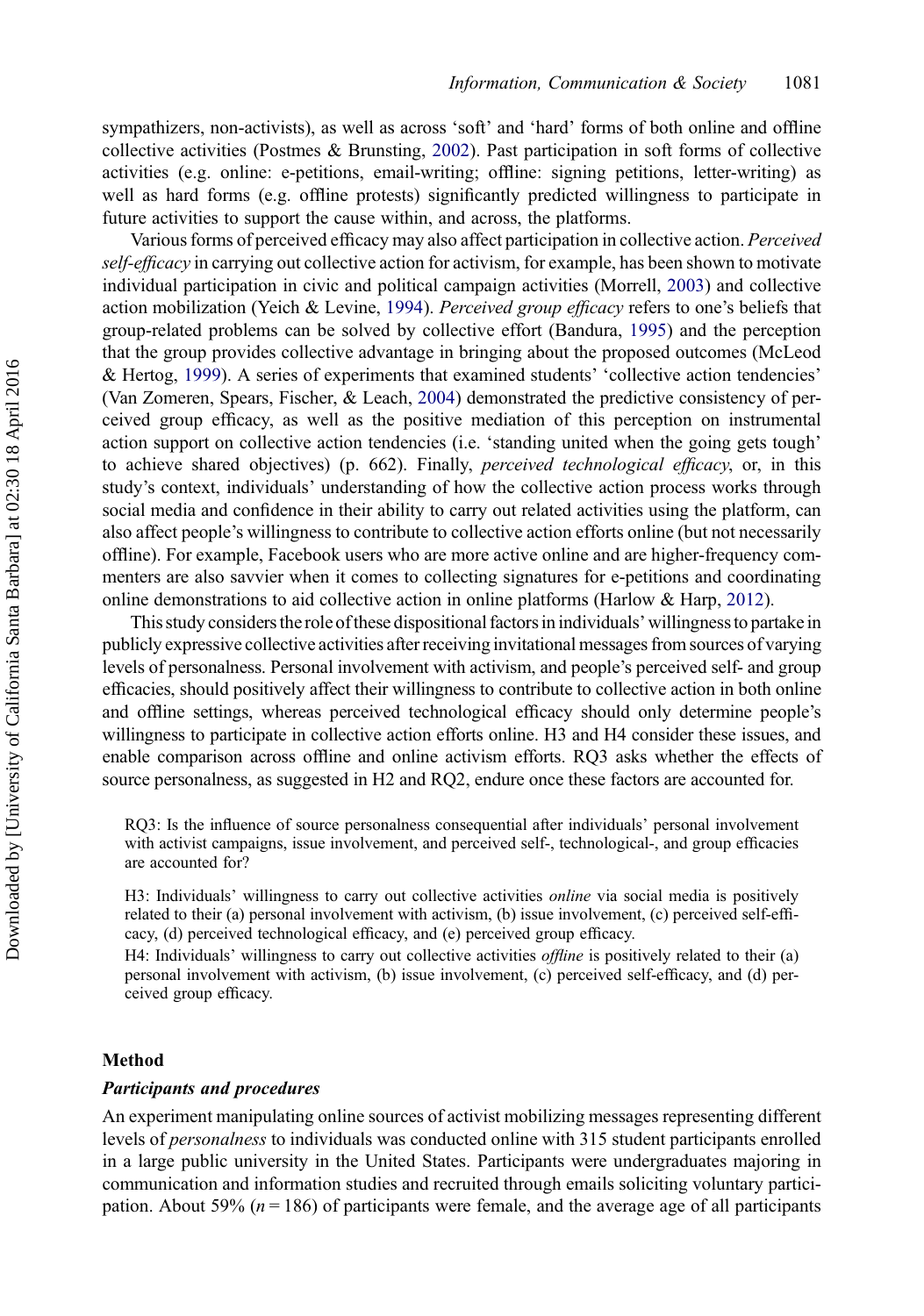was  $19.6$  (SD = 1.33). Two sets of online questionnaires hosted by web-based survey site, Qualtrics, were administered and emailed to participants at two intervals. The first questionnaire collected personal dispositional factors (participants' prior involvement in activist campaigns, issue involvement, and perceived self-, group-, and technological efficacies). This was done beforehand in efforts to remove any systematic influences from the self-reporting of individual factors on the post-manipulation dependent measures. Participants were then randomly assigned and exposed to the stimulus material, one of the three source conditions, and the post-test survey in the second questionnaire seven days after completion of the first.

## Stimulus

The stimulus consisted of a message by a fictional student environmental activist group on campus that read: 'The University is removing the Quad [Central Park on campus] to build classrooms and offices. The group Students for Nature is campaigning against this. Please support.' The stimulus reflected the length of messages (e.g. less than Twitter's 140-character limit) that can plausibly be distributed through any social media platform. The use of a fictitious activist group eliminated any possible bias that might arise from participants' pre-existing attitudes toward any real groups. Participants, all of whom reported having at least one personal social media account (e.g. Facebook, Twitter, etc.), were instructed to 'Picture the scenario that you have received this message online from [source]. You have received this message in any of your social media accounts (e.g. Twitter, Facebook, MySpace, etc.).'

Depending on the experimental condition, participants were told that the message had come from either: (1) their close personal network – 'someone to whom you are very close. The person can be a family member, friend, classmate, or anyone else you know.'  $(n = 102)$ ; (2) their distant social network – 'a person who is a friend of someone you know', and 'you may or may not personally know the person who passed the message to you'  $(n = 107)$ ; or (3) an organizational source  $-\hat{a}$  an official from the group Students for Nature whom you do not know personally' (*n* = 106). These indications of personalness echo Parks's proposition ([2007\)](#page-14-0) that one feels closer and more connected to people with whom they have more contact. The broad definition of organizational source allowed participants to perceive organizational sources that could include leaders, spokespersons, task committees, and ordinary members (McCarthy & Wolfson, [1996\)](#page-14-0). Participants who received the message from a close personal source were asked to write the name of one person to whom they were close to on the questionnaire, so as to create a more 'personalized' scenario and increase 'the believability of the situation' (e.g. Oshagan, [1996](#page-14-0)). In all three scenarios, participants were reminded in the post-test survey of the respective sources that had sent them the message (e.g. Sundar & Nass, [2001](#page-15-0)). Manipulation checks for the personalness of different message sources to participants were performed with a 3-item scale measuring closeness, intimacy, and frequency of contact ( $\alpha$  = .96). One-way ANOVA results showed that reactions to the various sources were significantly different  $(F(2, 312) = 257.66, p < .01)$ , with those exposed to a close personal network message source finding the source to be most personal  $(M = 6.53, SD)$  $= 0.98$ ), followed by those from a distant social network ( $M = 3.62$ , SD = 1.83), and from organizations ( $M = 2.03$ , SD = 1.39). Bonferonni tests confirmed that the pairwise differences in *personal closeness* between the message sources remained at  $p < .01$ .

## Measures

*Online activities*: On a 7-point Likert-type scale  $(1 = \text{very unlikely}, 7 = \text{very likely})$  participants indicated the likelihood that they will, on any social media platform (e.g. Twitter, Facebook, etc.): (1) Post personal comments about the campaign; (2) Post personal comments about the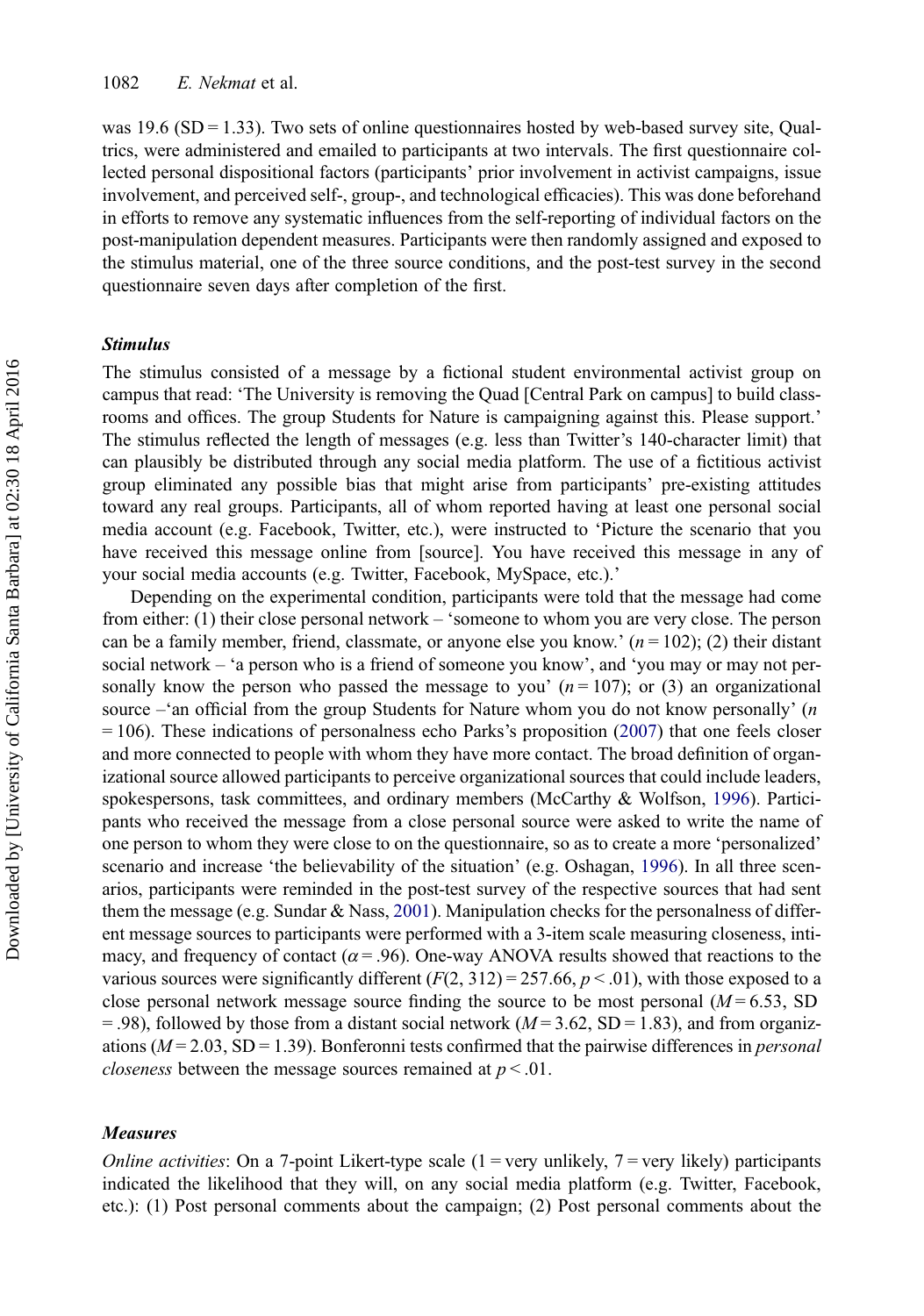message; (3) Pass on the message that was received to others; (4) 'Like' the message that was received on Facebook; (5) Join the online group page for Students for Nature; (6) 'Like' or 'Follow' the online group page for Students for Nature on Facebook or Twitter; (7) Upload other materials (e.g. photos, videos, etc.) related to the campaign; and (8) Provide links to other information from the Internet that pertains to the campaign issue.

*Offline activities:* Participants indicated on a 7-point Likert-type scale (1 = very unlikely,  $7 =$ very likely) their willingness to: (1) Join any public demonstrations organized by the group; (2) Speak about the campaign to other people you meet face-to-face; (3) Help distribute campaign materials to others (e.g. fliers, pens, badges, etc.); and (4) Use items related to the campaign in public (e.g. t-shirts, wristbands, badges, etc.).

Prior involvement in activist campaigns: Adapting measurements utilized by Bennett et al. ([2008\)](#page-13-0), participants indicated on a 12-point scale ( $0 = \text{None}$ ,  $12 = \text{more than 10 times}$ ):

As accurately as possible, the number of times you have participated in any campaign-related activities organized by any group(s) to create or prevent changes to law and society (e.g., signing petitions, giving donations, passing information to others, joining demonstrations, protests, and rallies, etc.) in the last 24 months ( $M = 3.69$ , SD = 2.75).

*Personal issue involvement*: On a 7-point Likert-type scale  $(1 = \text{very little}, 7 = \text{very much})$ , participants indicated their stance on the issue in general as well as specifically administered in the study (see Kim, [2009\)](#page-14-0). Issue involvement – general: (1) 'To what extent do you feel that society should protect the natural environment (e.g. trees, rivers, lakes, etc.)?' and (2) 'How important is the issue pertaining to conservation of the natural environment to you?' Issue involvement – specific: 3) 'How important is the issue about parks being removed for other developments (e.g. buildings, roads, etc.) to you?' and (4) 'How strongly do you feel about the conservation of parks?' ( $\alpha$  = .84,  $M$  = 5.14, SD = 1.14).

Perceived efficacy: The three different perceptions of perceived efficacy were collected on a 7 point scale (1 = strongly disagree,  $7$  = strongly agree). Perceived self-efficacy was measured with four statements that included 'I consider myself to be well qualified to participate in campaigns against university's administrators' and 'I feel that I can do as good a job contributing to campaigns against university administrators as most other people' (e.g. Jung, Kim, & de Zúñiga, [2011](#page-14-0))  $(\alpha = .89, M = 3.98, SD = 1.25)$ . Perceived technological efficacy was measured by adapting Eastin and Larose's [\(2000](#page-14-0)) Internet self-efficacy scale to the present study's context with three statements that included 'I consider myself to be well qualified in using the Internet to participate in campaigns' and 'Taking part in Internet activities to support a campaign is easy to me'  $(\alpha = .87, )$  $M = 4.99$ , SD = 1.2). Participants were informed that 'Campaigns refer to the collective activities organized by activist groups to create or prevent changes to law, economic, environment, and society.' Perceived group efficacy was measured by asking respondents to indicate their views on five statements: 'I feel that campaigns organized by student activist groups against university administrators: (1) are wise; (2) are beneficial; (3) are harmless; (4) will be able to create changes on campus; and (5) make it easier to achieve desired outcomes' (e.g. Boyle et al., [2006\)](#page-13-0) ( $\alpha$  = .88,  $M = 4.35$ , SD = 1.0).

#### Results

RQ1 and H1, respectively, investigated the relative willingness of people to perform the various collective activities (RQ1) and posited that individuals will be more willing to participate in online activities as compared to offline ones (H1). As shown in [Table 1](#page-8-0), among online activities, respondents were most likely to 'Like' the message received on Facebook ( $M = 5.23$ , SD = 1.65),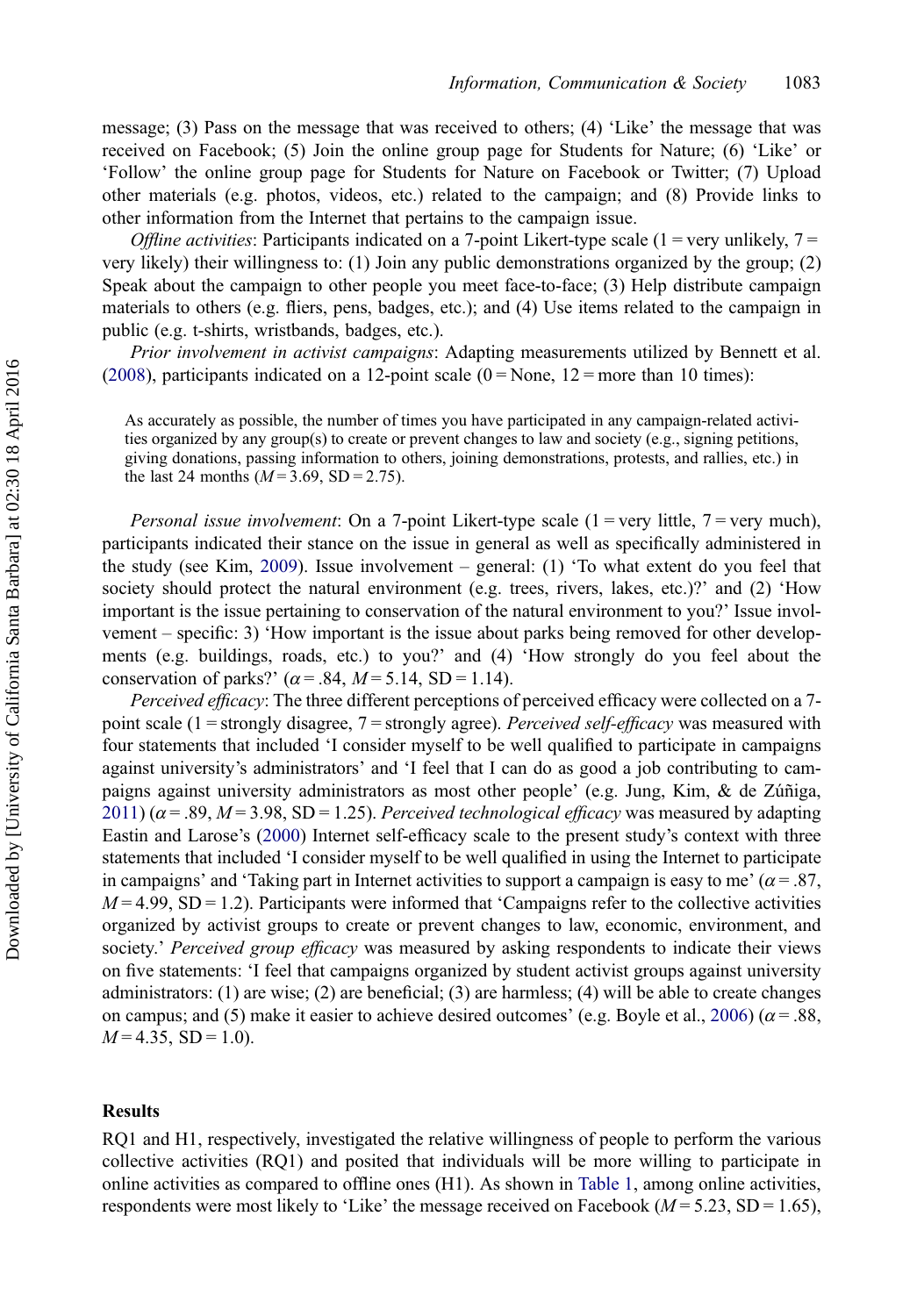|         | M    | <b>SD</b> |      | Online activities |      |      |      |      |      |      | Offline activities |      |      |   |
|---------|------|-----------|------|-------------------|------|------|------|------|------|------|--------------------|------|------|---|
|         |      |           |      | 2                 | 3    | 4    | 5    | 6    | 7    | 8    |                    | 2    | 3    | 4 |
| Online  |      |           |      |                   |      |      |      |      |      |      |                    |      |      |   |
| Act 1   | 5.23 | 1.65      |      |                   |      |      |      |      |      |      |                    |      |      |   |
| Act 2   | 5.12 | 1.66      | .754 |                   |      |      |      |      |      |      |                    |      |      |   |
| Act 3   | 4.97 | 1.72      | .608 | .645              |      |      |      |      |      |      |                    |      |      |   |
| Act 4   | 4.76 | 1.79      | .716 | .860              | .655 |      |      |      |      |      |                    |      |      |   |
| Act 5   | 4.79 | 1.70      | .546 | .562              | .780 | .540 |      |      |      |      |                    |      |      |   |
| Act 6   | 4.49 | 1.75      | .539 | .538              | .738 | .543 | .825 |      |      |      |                    |      |      |   |
| Act 7   | 4.21 | 1.77      | .542 | .620              | .680 | .644 | .685 | .643 |      |      |                    |      |      |   |
| Act 8   | 4.13 | 1.72      | .527 | .582              | .635 | .647 | .633 | .602 | .892 |      |                    |      |      |   |
| Offline |      |           |      |                   |      |      |      |      |      |      |                    |      |      |   |
| Act 1   | 4.42 | 1.72      | .521 | .517              | .571 | .547 | .570 | .517 | .532 | .503 |                    |      |      |   |
| Act 2   | 4.31 | 1.65      | .361 | .432              | .517 | .416 | .496 | .488 | .462 | .426 | .660               |      |      |   |
| Act 3   | 3.97 | 1.69      | .416 | .482              | .537 | .509 | .545 | .581 | .509 | .561 | .735               | .680 |      |   |
| Act 4   | 3.82 | 1.56      | .440 | .508              | .522 | .483 | .490 | .510 | .518 | .523 | .795               | .658 | .822 |   |
|         |      |           |      |                   |      |      |      |      |      |      |                    |      |      |   |

<span id="page-8-0"></span>Table 1. Ranked mean comparisons and correlation matrix of online and offline collective activities  $(n=315)$ .

Notes:  $[Online]$  Act 1 = 'Like' the *message* received on Facebook; Act 2 = 'Like' or 'Follow' *online group* on Facebook or Twitter; Act 3 = Pass the message received to others; Act 4 = Join the activist group online page; Act  $5 =$  Post personal comments *about the campaign*; Act  $6 =$  Post personal comments on the *message* received; Act  $7 =$  Provide links to other information pertaining to campaign; Act 8 = Upload materials related to campaign (e.g. photos, videos). [Offline] Act 1 = Use campaign-related items in public (e.g. t-shirts, wristbands); Act2 = Speak about the campaign to others face-to-face; Act 3 = Join public demonstrations on the campaign; Act 4 = distribute campaign materials offline (e.g. flyers, pens). All activities significantly correlated at  $p < .01$  (two-tailed).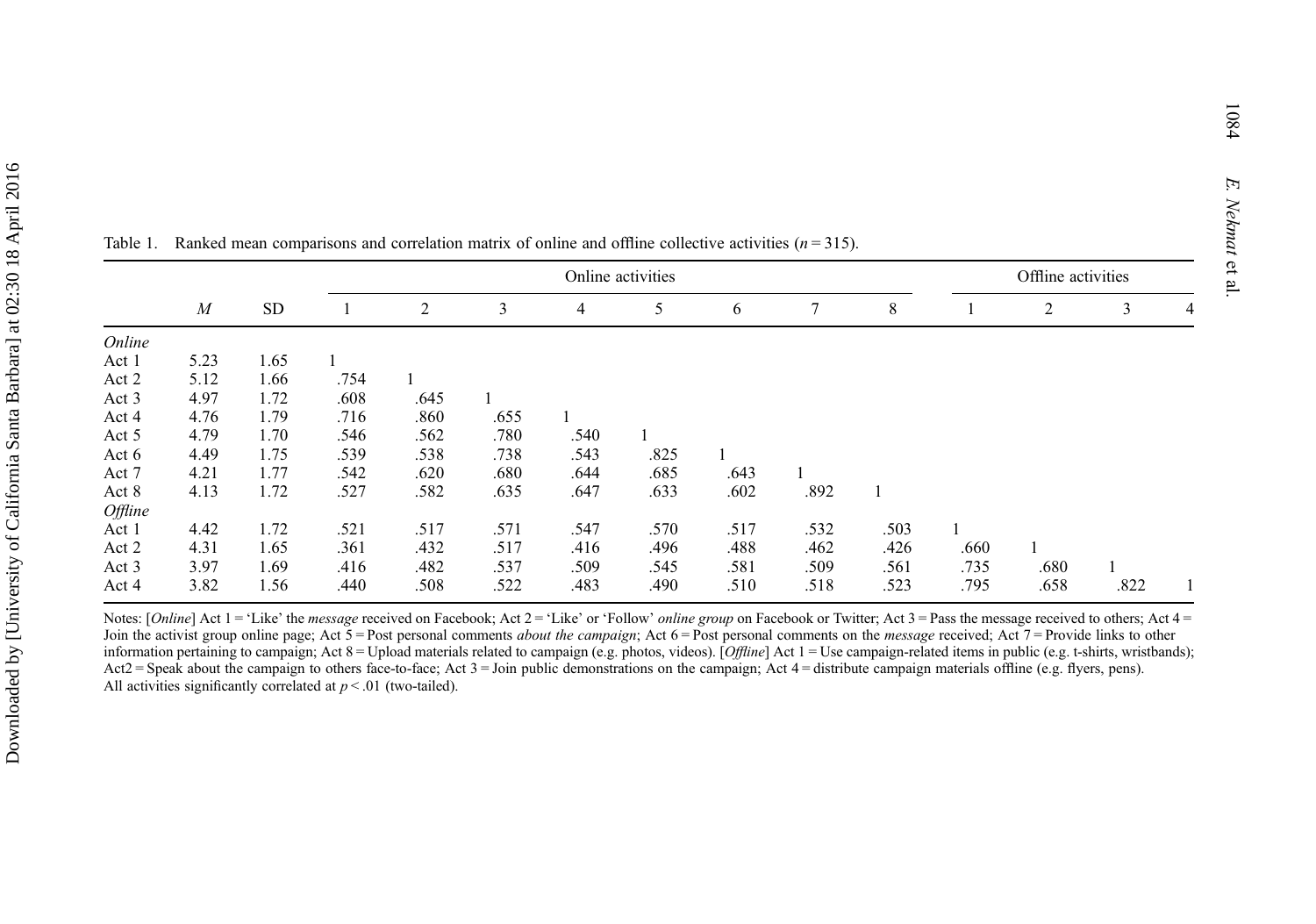and least likely to upload materials  $(M = 4.13, SD = 1.72)$ . In regard to offline activities, respondents were most likely to use campaign-related items in public  $(M=4.42, SD=1.72)$ , and least likely to help distribute campaign materials  $(M = 3.82, SD = 1.56)$ .

To assess differences between online and offline activities, exploratory factor analysis with oblimin rotation was performed. Results retrieved a two-factor solution at Kaiser–Meyer–Olkin sampling test = .910 and Bartlett's sphericity test at  $\chi^2(66) = 3547.27$ ,  $p < .001$ , accounting for 73.08% of total variance. Table 2 shows the factor loadings from the pattern matrix after a seven-iteration 'direct oblimin' rotation with Kaiser normalization. Online activities consisted of the eight items indicating collective activities that are typically done on social media platforms (Cronbach's  $\alpha$  = .93,  $M$  = 4.73, SD = 1.73), and offline activities contained activities that are done in real-life settings ( $\alpha$  = .91,  $M$  = 4.17, SD = 1.51). Respondents' greater willingness to participate in online forms of collective activities as compared to offline ones was verified by results from paired-samples t-test,  $t(314) = 8.62$ ,  $p < .01$  (two-tailed). H1 was thus supported.

H2 posited that individuals' willingness to participate in collective action is significantly affected by the invitational source. One-way ANOVA results with combined mean of willingness to participate in all activities ( $M = 4.54$ , SD = 1.36) showed that respondents were most willing to participate in collective action when invited by those in their close personal network  $(M = 5.31)$ ,  $SD = 1.21$ ), followed by their distant social network ( $M = 4.44$ ,  $SD = 1.29$ ), and then by organizational sources ( $M = 3.91$ , SD = 1.20) ( $F[2, 312] = 33.7$ ,  $p < .01$ ,  $R^2 = .18$ ). H2a–H2c were thus supported.

RQ2 further asked whether willingness to participate in online and offline activities differed by the invitation source. MANOVA results (Wilk's  $\lambda = .784$ ,  $F[4, 622] = 20.12$ ,  $p < .01$ ,  $R^2 = .12$ ) showed that respondents were most willing to participate in online activities when invited by persons in their close personal network  $(M = 5.43, SD = 1.24)$ , followed by their distant social network ( $M = 4.58$ , SD = 1.35), and organizational sources ( $M = 4.18$ , SD = 1.42) ( $F[2, 312] =$ 23.42,  $p < 0.01$ ,  $R^2 = 0.13$ ). The results corresponded with *offline activities* (close personal networks:

|                                                                             | Component |               |  |
|-----------------------------------------------------------------------------|-----------|---------------|--|
|                                                                             |           | $\mathcal{L}$ |  |
| Online activities                                                           |           |               |  |
| Post personal comments about the campaign online                            | .571      | .333          |  |
| Post personal comments on the message received                              | .510      | .374          |  |
| Pass the message received to others online                                  | .676      |               |  |
| 'Like' the message received on Facebook                                     | .925      |               |  |
| Join the online group page belonging to the activist group                  | .925      |               |  |
| 'Like' or 'Follow' the online group page on Facebook or Twitter             | .914      |               |  |
| Upload other materials (e.g. photos, videos) related to campaign            | .706      |               |  |
| Provide links to other information pertaining to campaign issue.            | .699      |               |  |
| Eigenvalue                                                                  | 7.56      |               |  |
| Variance $(\% )$                                                            | 62.96     |               |  |
| Offline activities                                                          |           |               |  |
| Join any public demonstrations organized by the group                       |           | .897          |  |
| Speak about the campaign to others face-to-face                             |           | .888          |  |
| Distribute any campaign materials offline (e.g. flyers, pens)               |           | .860          |  |
| Use items related to campaign in public (e.g. t-shirts, wristbands, badges) |           | .750          |  |
| Eigenvalue                                                                  |           | 1.21          |  |
| Variance $(\% )$                                                            |           | 10.11         |  |

Table 2. Factor analysis online and offline activities  $(n = 315)$ .

Note: Empty cells have factor loadings with absolute values less than .3.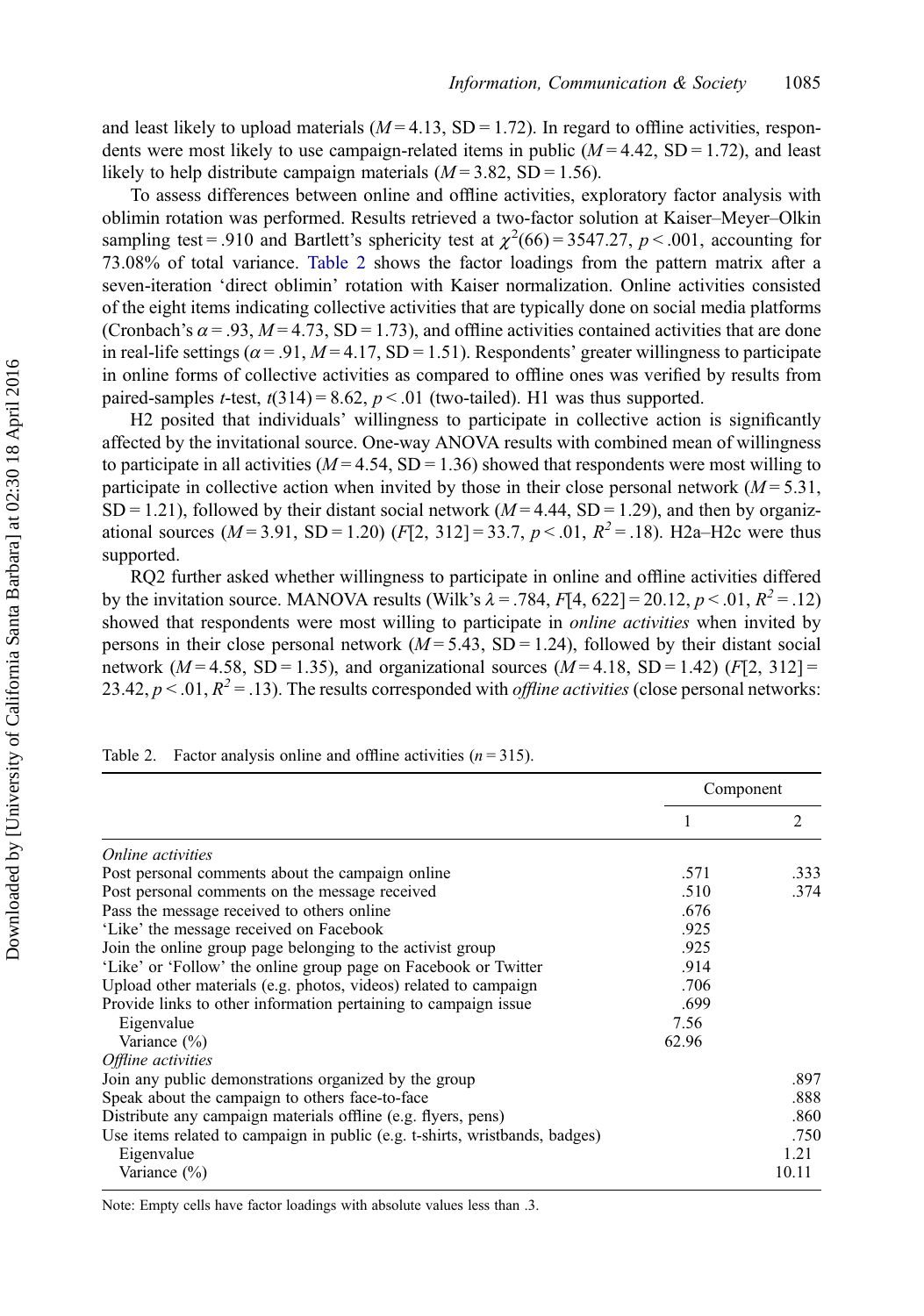|                            |      | Online activities | Offline activities |                  |            |           |                  |                  |
|----------------------------|------|-------------------|--------------------|------------------|------------|-----------|------------------|------------------|
|                            | B    | <b>SE</b>         | t                  | $\overline{F}$   | B          | <b>SE</b> | $\boldsymbol{t}$ | F                |
| Prior activism involvement | .048 | .028              | 1.72               | 2.96             | .034       | .029      | 1.16             | .246             |
| Issue involvement          | .158 | .065              | 2.45               | $5.99*$          | .107       | .067      | 1.56             | .112             |
| Self-efficacy              | .022 | .064              | 0.337              | 0.11             | .077       | .067      | 1.15             | .253             |
| Technological efficacy     | .248 | .064              | 3.85               | $14.8**$         | .095       | .067      | 1.41             | .160             |
| Group efficacy             | .114 | .077              | 1.48               | 2.19             | .122       | .081      | 1.51             | .132             |
| Message source             |      |                   |                    | $25.8**$         |            |           |                  | $42.6**$         |
| Source comparisons         |      | Mean diff.        | SЕ                 | $\boldsymbol{p}$ | Mean diff. |           | SЕ               | $\boldsymbol{p}$ |
| Source A v. Source B       |      | 0.897             | .179               | .000             | 0.980      |           | .187             | .000             |
| Source A v. Source C       |      | 1.24              | .177               | .000             | 1.70       |           | .185             | .000             |
| Source B v. Source C       |      | 0.338             | .177               | .172             | 0.719      |           | .185             | .000             |

Table 3. MANCOVA results and pairwise source comparisons  $(n = 315)$ .

Note: Source  $A = close$  personal network, Source  $B =$  distant social network, Source  $C =$  organizational source.  $*_{p}$  < .01.

 $**_p < .001$ .

 $M = 5.06$ , SD = 1.37; distant social network:  $M = 4.14$ , SD = 1.46; organizational source:  $M =$ 3.36, SD = 1.21) ( $F[2, 312] = 41.03$ ,  $p < 0.01$ ,  $R^2 = 0.21$ ). Post-hoc pairwise comparisons with Bonferonni tests, however, showed differences between all sources for both online and offline activities remained, except between distant social network and organizational source  $(p = .09)$  in influencing willingness to participate in online activities.

H3 posited direct relationships between individuals' personal involvement with activist campaigns, issue involvement, perceived self-efficacy, technological efficacy, and group efficacy and their willingness to participate in online activities. H4 posited similar direct relationships, less perceived technological efficacy, on offline activities. RQ3 asked whether the influence of source persists when these individual factors are accounted for. MANCOVA with covariate loadings for the individual factors and Bonferonni tests were performed to examine H3, H4, and RQ3.

As shown in Table 3, only H3a and H3d were supported (omnibus statistic online activities: F  $[7, 307] = 13.15$ ,  $p < 0.01$ ,  $R^2 = 0.23$ ; offline activities:  $F[7, 307] = 14.67$ ,  $p < 0.01$ ,  $R^2 = 0.25$ ): Personal issue involvement and perceived technological efficacy were both directly related to willingness to participate in online activities at  $B = .16$ ,  $p < .05$  and  $B = .25$ ,  $p < .01$ , respectively. Additionally, as queried in RQ3, the influence of source persisted for both online  $(F[2, 307] = 25.84, p < .01)$ and offline activities (F[2, 307] = 42.61,  $p < .01$ ) when individual factors were accounted for (Wilk's  $\lambda = .772$ ,  $F[4, 612] = 21.13$ ,  $p < .01$ ), in the same manner as RQ2 findings. That is, respondents were most willing to participate in collective action when invited by those in their close personal network, followed by their distant social network, and then by organizational source (although distant social networks and organizational representatives do not significantly differ in their potential to influence individuals' willingness to participate in online activities,  $p = .17$ ).

### **Discussion**

Results of this study clarify the role of social networks in micro-mobilization of collective action on social media by showing that online social networks vary by their level of personalness, and that invitational acts by people in one's close personal networks (e.g. friends, family members) are most influential in motivating individual participation, followed by people belonging to more impersonal groups such as distant social networks (e.g. friends of friends) and, lastly, organizational sources. Consonant with the 'relational diffusion' process, this indicates that alternatives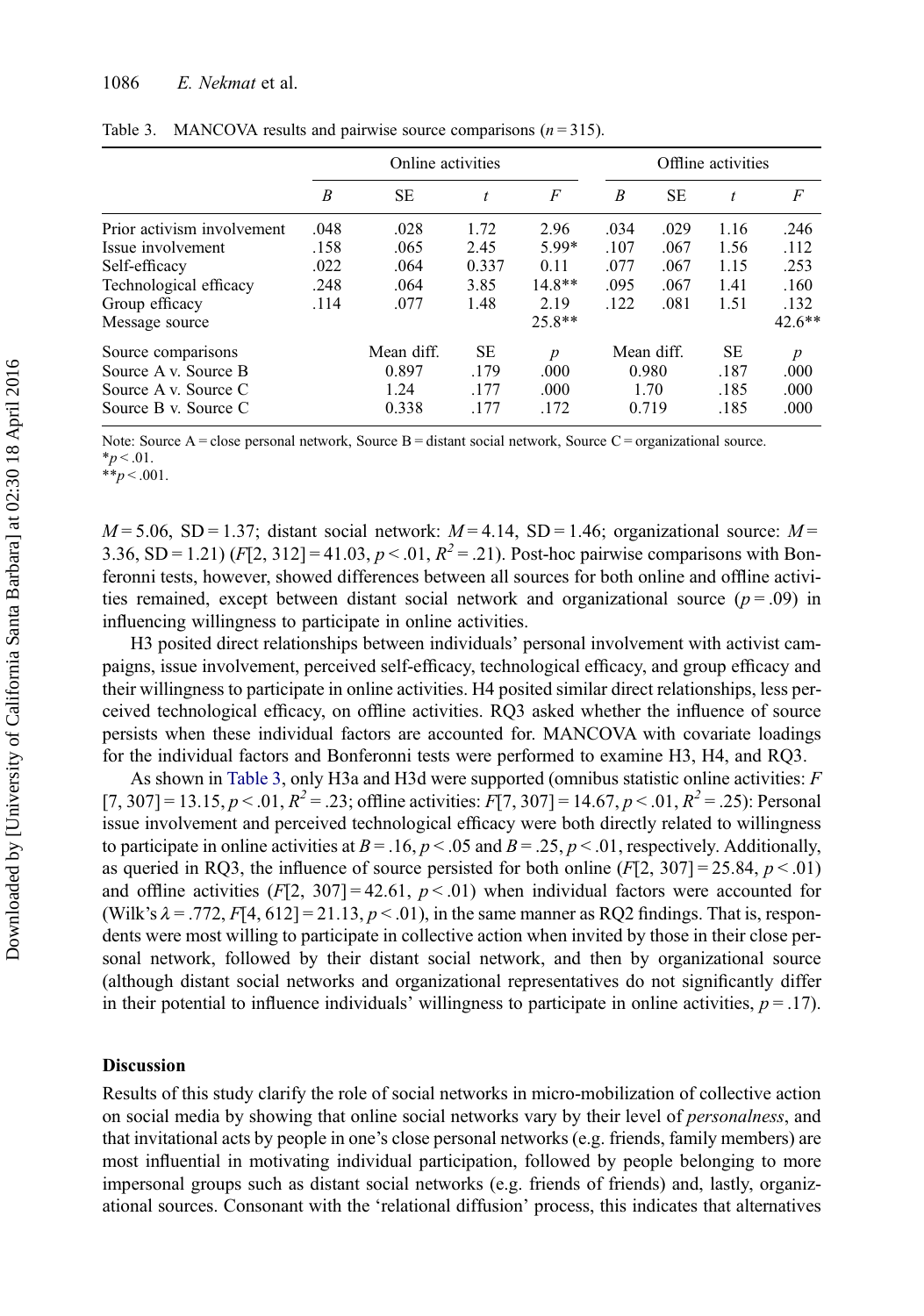to formal and direct organizational communication might be more critical in rallying support for activism on social media (Bimber et al., [2012;](#page-13-0) Diani & McAdam, [2003\)](#page-14-0). Indeed, social motives and reference group influences such as one's interest in connecting with others at a more personal level (Klandermans & Oegema, [1987](#page-14-0)), and the social approval and greater integration with one's personal cliques (e.g. friends, colleagues, family), may be a reason for, and benefit of, complying and engaging in shared goals (Cialdini & Trost, [1998;](#page-13-0) Glynn & Park, [1997](#page-14-0)). This may be especially true if the cause is endorsed and personally valued by people who are close and important to the target of action (Lim, [2012](#page-14-0); Mercea, [2012](#page-14-0)).

The ability of close personal networks to trigger collective action via social media was found to persist, even above and beyond individual predispositions to participate in activism. From the viewpoint of individuals who are unaffiliated with a specific collective action cause, this suggests that one's personal cliques have the potential to mobilize new participants for activism via social media – bolstering prior findings that had largely involved individuals who were already aware of the cause, affiliated with the organizations, or had participated in collective efforts previously (e.g. Bimber et al., [2012;](#page-13-0) Fisher & Boekkooi, [2010;](#page-14-0) Lim, [2012;](#page-14-0) Maireder & Schwarzenegger, [2011;](#page-14-0) Tufekci & Wilson, [2012\)](#page-15-0).

Notably, this study has disentangled the strong influence of personal networks from individual factors with results, indicating that personal issue involvement and perceived technological efficacy can directly influence one's willingness to participate in publicly expressive collective activities on social media. This adds another theoretical-individual premise to the communicative model for collective action (Bimber et al., [2005\)](#page-13-0) and supplements the logic for online connective action (Bennett & Segerberg, [2012\)](#page-13-0), by suggesting that individuals' affinity to the issue at hand and their capacity to take action via social media can enhance the potential of close personal networks to encourage people's willingness to express their support publicly.

By differentiating between one's willingness to participate in social media-based collective activities and offline activities, this study also provides novel findings on the potential of personal networks to activate collective action via social media. Results showed, for example, that activism activities can be differentiated into online and offline forms, with individuals being more likely to carry out the former. In many ways this is not surprising, considering that people likely anticipate greater risks in participating in more confrontational offline activities (e.g. demonstrations) as compared to the more persuasive and 'softer' ways of showing support via social media (Carty, [2010;](#page-13-0) Meikle, [2002;](#page-14-0) Postmes & Brunsting, [2002\)](#page-15-0), which are also relatively easy to do and more convenient than offline activities (Van Laer & Van Aelst, [2010\)](#page-15-0). Yet, individuals' willingness to carry out social media-based activities is also positively related to their willingness to engage in offline ones and triggering online participation can possibly serve as important 'entry points' for future campaign participation (Brunsting & Postmes, [2002,](#page-13-0) p. 550). These 'digital prefigurative' activities can thus help to create awareness and build a strong sense of collective identity that is vital in spurring participation in more affirmative forms of offline actions such as demonstrations and protests (Bakardjieva, [2012;](#page-13-0) Harlow & Harp, [2012](#page-14-0); Mercea, [2012](#page-14-0)). Moreover, individuals' greater propensity to cross the 'private-public boundary' by carrying out publicly expressive collective acts online (Bimber et al., [2005](#page-13-0)), despite the perceived social and privacy costs associated with exposing their personal stance within their social circles, highlights the strategic importance of social media as part of a mobilization toolkit for activist movements, especially perhaps those that aim to involve students and youths.

Overall, then, results of this study suggest the value for activist groups and organizations to strategically build their digital repertoires to enhance 'prefigurative' campaign participation, and to gear these activities toward achieving the campaign's main goal. For instance, organizations may need to re-think the importance of carrying out activities such as disseminating campaign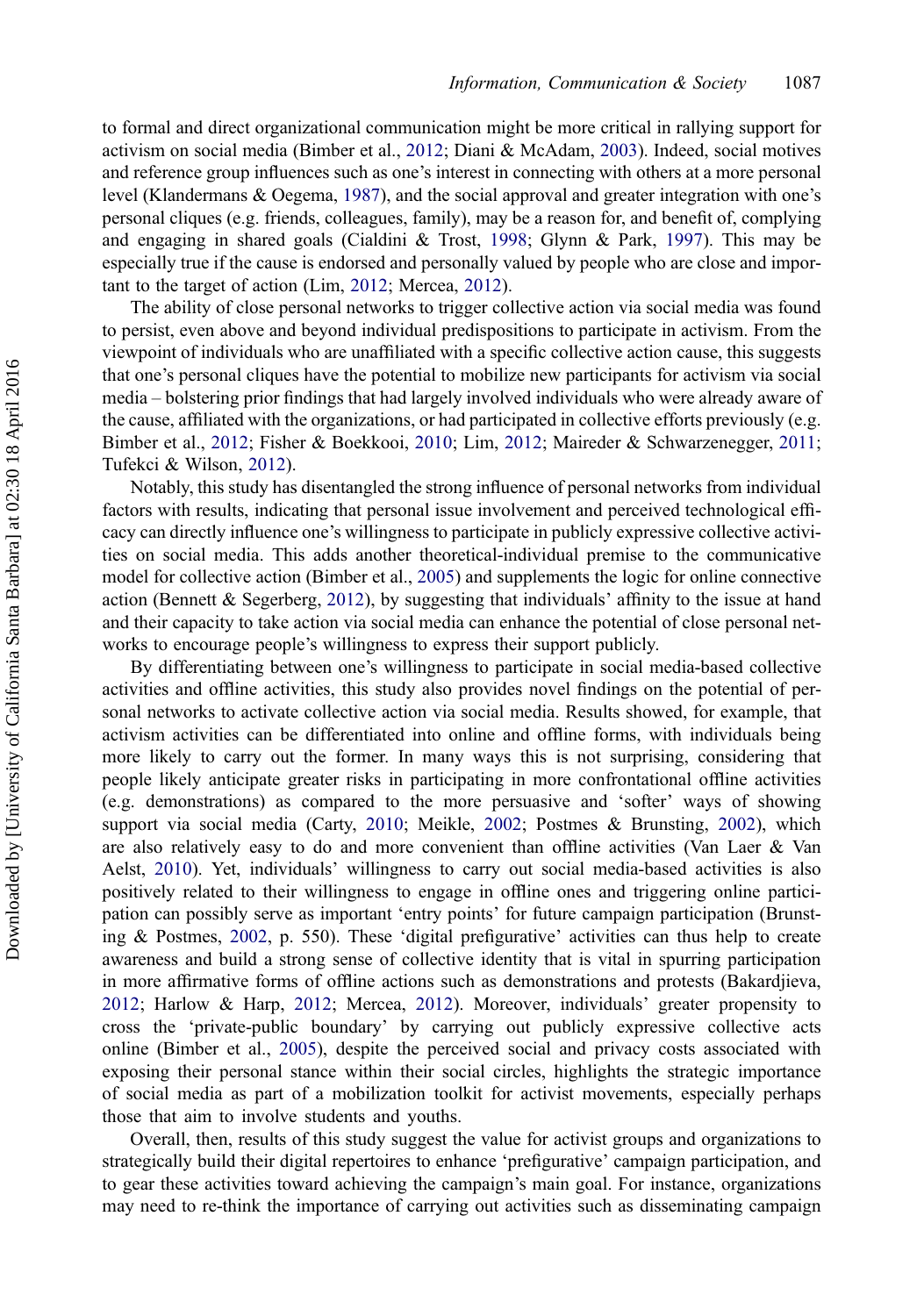materials offline (e.g. t-shirts, armbands), and emphasize instead creating impactful banners and images to be disseminated in the socially networked online environment. The strong influence of close personal networks to mobilize new participants via social media and the direct influence of personal issue involvement also point to the probable proliferation of grassroots activism. This is where socio-political movements and campaigns tend to be spontaneously initiated, and their communication anchored, on interconnected personal online networks at a local community level where volunteers, particularly initial ones, are part of the community (e.g. family, neighbors) or one's personal networks surrounding members of the community (e.g. friends, peers, colleagues) (Castells, [1983](#page-13-0); Ekins, [1992](#page-14-0); Varnelis, [2008\)](#page-15-0). These implications suggested by the present findings offer possible directions for future research concerned with the role of social media technologies for collective action.

#### Limitations and future research suggestions

The present study's limitations may also help inform future research directions. Specifically, aspects of 'closeness' of a message source beyond those investigated in this study might inform the likelihood, nature, and dynamics of collective action participation. For instance, individuals may perceive 'closeness' in terms of how similar their attitudes and beliefs are to a source, or in terms of a shared sense of group identification. Furthermore, on social media, individuals can receive multiple messages with different content type and characteristics. Future research could therefore compare the influence of multiple messages with a variety of characteristics that are passed by different sources in online networks. This would help show, for example, whether message content characteristics (e.g. positive or negative appeals) interact with source closeness, which might also be mitigated by the specific type of actions requested or the type of collective action cause. In this regard, this study was premised on calls-to-action for a cause that people tend to generally think and behave positively toward (i.e. protecting the environment). However, more contentious, polarized, and morally loaded issues such as abortion, for example, may increase the resistance to publicly support the cause on social media despite, or because of, the source that invites them. Research is thus needed to clarify the underlying micro-mobilization mechanisms for collective action via social media with different message types, different issue types, and wider range of participant population.

#### Conclusion

Overall, this study provides new evidence on the success of invitational acts stemming from sources varying in their degree of *personalness* to influence uninitiated individuals to participate in collective action via social media. The influence of relevant individual factors and participation in online and offline activities were also examined. Results suggest mechanisms that are pivotal in contemporary micro-mobilization efforts, and demonstrate that highly personal calls to action are most effective, and that at least via social media distant social networks and organizational sources are roughly equivalent in their capacity to motivate participation. In addition, individuals distinguish clearly between the 'soft' activities typically required for online forms of activism and those offline that traditionally require greater commitment or effort, and suggest how these two forms might be melded when prefigurative participation is considered. Findings from this study thus highlight a number of important factors in mobilization efforts currently, which have profound implications as digital activism is increasingly a part of the sociopolitical landscape of the future.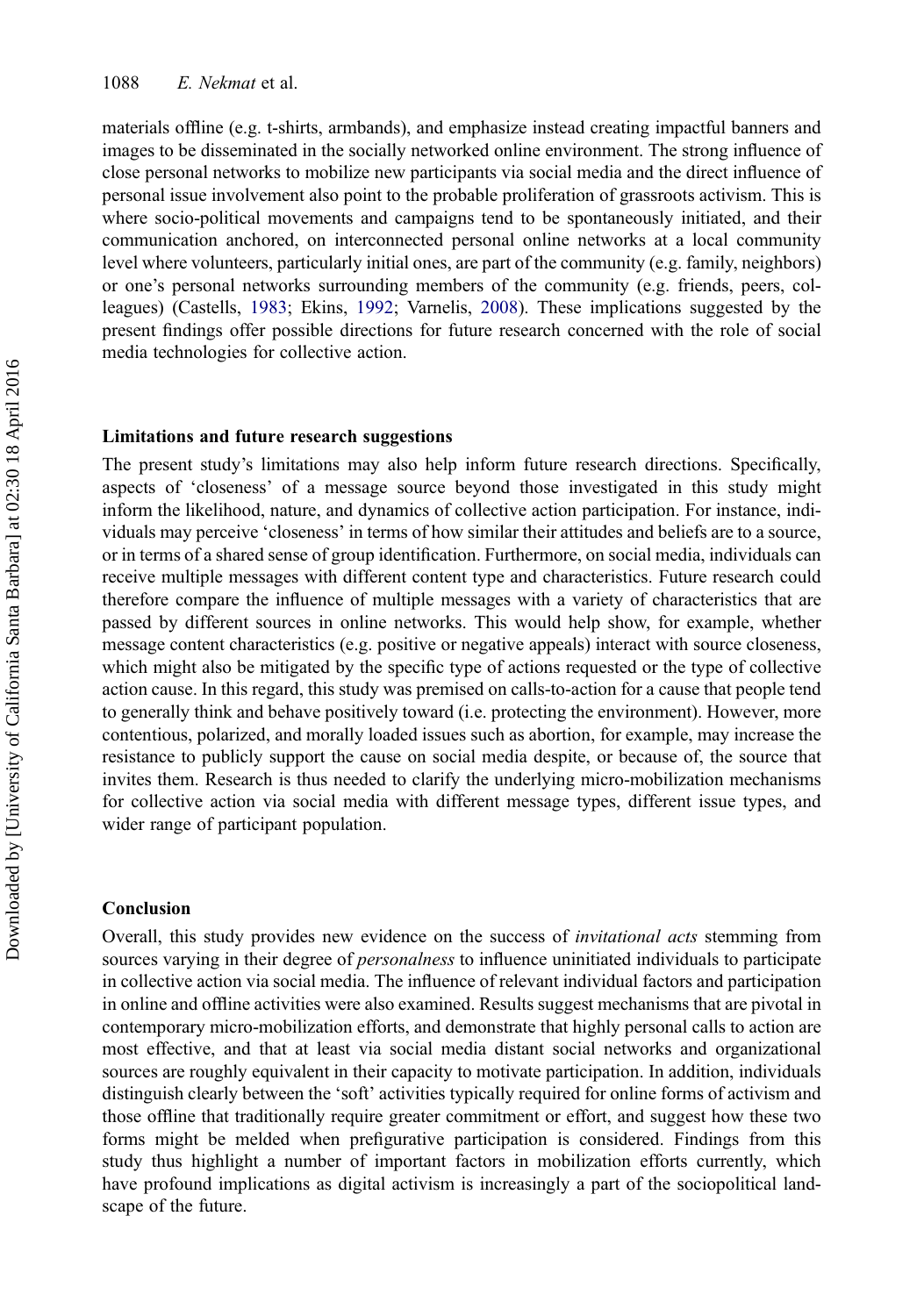#### <span id="page-13-0"></span>Acknowledgement

This study represents independent and original research done by the authors above.

#### Disclosure statement

No potential conflict of interest was reported by the authors.

## Notes on contributors

Elmie Nekmat, Ph.D., is an assistant professor in the Communications and New Media Department at the National University of Singapore. [email: [mbnekmat@crimson.ua.edu\]](mailto:mbnekmat@crimson.ua.edu)

Karla K. Gower, Ph.D., is the Behringer Distinguished Professor in the Advertising and Public Relations Department of the College of Communication and Information Sciences, University of Alabama, and director for the Plank Center for Leadership in Public Relations. [email: [gower@apr.ua.edu](mailto:gower@apr.ua.edu)]

William J. Gonzenbach, Ph.D., is a professor in the Advertising and Public Relations Department of the College of Communication and Information Sciences, University of Alabama, and a fellow in the Plank Center for Leadership in Public Relations. [email: [gonzenbach@apr.ua.edu](mailto:gonzenbach@apr.ua.edu)]

Andrew J. Flanagin, Ph.D., is a professor in the Department of Communication at the University of California, Santa Barbara. [email: fl[anagin@comm.ucsb.edu\]](mailto:flanagin@comm.ucsb.edu)

## References

- Bakardijeva, M. (2012). Reconfiguring the mediapolis: New media and civic agency. New Media & Society, 14, 63–79.
- Bandura, A. (1995). Exercise of personal and collective efficacy in changing societies. In A. Bandura (Ed.), Self-efficacy in changing societies (pp. 1–45). Cambridge: Cambridge University Press.
- Benkler, Y. (2006). The wealth of networks: How social production transforms markets and freedom. New Haven, CT: Yale University Press.
- Bennett, W. L., Breunig, C., & Givens, T. (2008). Communication and political mobilization: Digital media and the organization of anti-Iraq war demonstrations in the US. Political Communication, 25, 269–289.
- Bennett, W. L., & Segerberg, A. (2012). The logic of connective action. Information, Communication & Society, 15, 739–768.
- Biddix, J. P., & Park, H. W. (2008). Online networks of student protest: The case of the living wage campaign. New Media & Society, 10, 871–891.
- Bimber, B., Flanagin, A. J., & Stohl, C. (2005). Reconceptualizing collective action in the contemporary media environment. Communication Theory, 15, 365–388.
- Bimber, B., Flanagin, A. J., & Stohl, C. (2012). Collective action in organizations: Interaction and engagement in an Era of technological change. New York, NY: Cambridge University Press.
- Bond, R. M., Fariss, C. J., Jones, J. J., Kramer, A. D., Marlow, C., Settle, J. E., & Fowler, J. H. (2012). A 61 million-person experiment in social influence and political mobilization. Nature, 489, 295–298.
- Boyle, M. P., Schmierbach, M., Armstrong, C. L., Cho, J., McCluskey, M., McLeod, D. M., & Shah, D. V. (2006). Expressive responses to news stories about extremist groups: A framing experiment. Journal of Communication, 56, 271–288.
- Brunsting, S., & Postmes, T. (2002). Social movement participation in the digital age: Predicting offline and online collective action. Small Group Research, 33, 525–554.
- Bullock, C. F., McCluskey, M., Stamm, K., Tanaka, K., Torres, M., & Scott, C. (2002). Group affiliations, opinion polarization, and global organizations: Views of the World trade organization before and after Seattle. Mass Communication & Society, 5, 433–450.
- Carty, V. (2010). New information communication technologies and grassroots mobilization. Information, Communication & Society, 13, 155–173.
- Castells, M. (1983). The city and the grassroots. Los Angeles, CA: University of California Press.
- Cialdini, R. B., & Trost, M. R. (1998). Social influence: Social norms, conformity, and compliance. In D. T. Gilbert, S. T. Fiske, & G. Lindzey (Eds.), The handbook of social psychology (4th ed., pp. 151–192). Boston, MA: McGraw-Hill.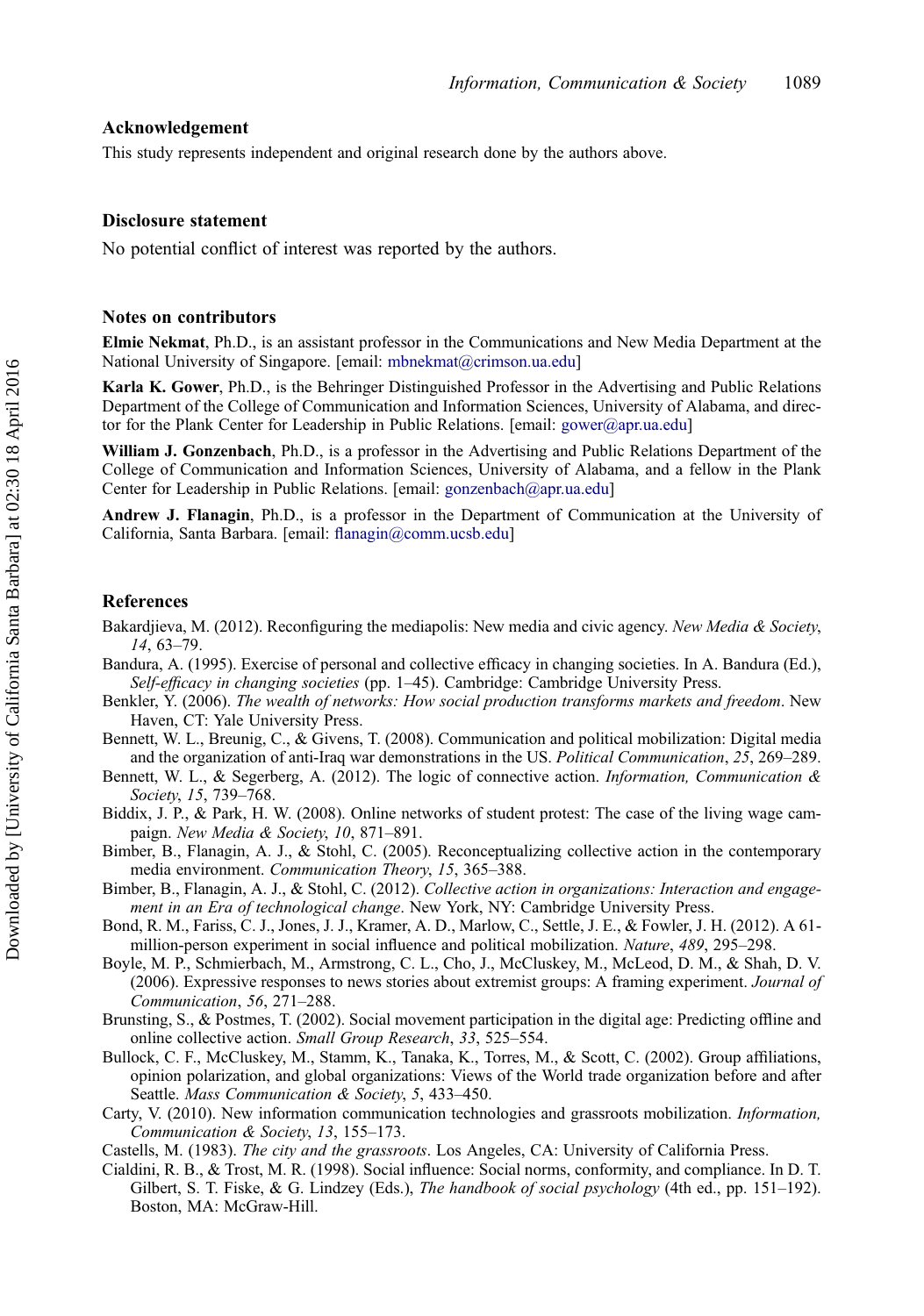- <span id="page-14-0"></span>Diani, M. (2000). Social movement networks virtual and real. *Information, Communication & Society*, 3, 386–401.
- Diani, M., & McAdam, D. (2003). Social movements and networks: Relational approaches to collective action. New York, NY: Oxford University Press.
- Eastin, M. S., & LaRose, R. (2000). Internet self-efficacy and the psychology of the digital divide. Journal of Computer-Mediated Communication, 6. Retrieved from [http://onlinelibrary.wiley.com/doi/10.1111/j.](http://onlinelibrary.wiley.com/doi/10.1111/j.1083-6101.2000.tb00110.x/full) [1083-6101.2000.tb00110.x/full](http://onlinelibrary.wiley.com/doi/10.1111/j.1083-6101.2000.tb00110.x/full)

Ekins, P. (1992). A new World order: Grassroots movements for social change. New York, NY: Routledge. Earl, J. (2012). Private protest? Information, Communication & Society, 15, 591–608.

- Earl, J., & Kimport, K. (2011). Digitally enabled social change. Cambridge, MA: The MIT press.
- Fisher, D. R., & Boekkooi, M. (2010). Mobilizing friends and strangers. Information, Communication & Society, 13, 193–208.
- Glynn, C. J., & Park, E. (1997). Reference groups, opinion intensity, and public opinion expression. International Journal of Public Opinion Research, 9, 213–232.
- Granovetter, M. S. (1973). The strength of weak ties. American Journal of Sociology, 78, 1360–1380.
- Harlow, S. (2011). Social media and social movements: Facebook and an online Guatemalan justice movement that moved offline. New Media & Society, 14, 225–243.
- Harlow, S., & Harp, D. (2012). Collective action on the Web. *Information, Communication & Society*, 15, 196–216.
- Herda-Rapp, A. (1998). The power of informal leadership: Women leaders in the civil rights movement. Sociological Focus, 31, 341–355.
- Hooghe, M., Vissers, S., Stolle, D., & Mahéo, V. A. (2010). The potential of Internet mobilization: An experimental study on the effect of Internet and face-to-face mobilization efforts. Political Communication, 27, 406–431.
- Jung, N., Kim, Y. M., & de Zúñiga, H. G. (2011). The mediating role of knowledge and efficacy in the effects of communication on political participation. Mass Communication and Society, 14, 407–430.
- Juris, J. S. (2012). Reflections on #occupy everywhere: Social media, public space, and emerging logics of aggregation. American Ethnologist, 39, 259–279.
- Kim, Y. M. (2009). Issue Publics in the new information environment selectivity, domain specificity, and extremity. Communication Research, 36, 254–284.
- Klandermans, B. (1997). The social psychology of protest. Cambridge, MA: Blackwell.
- Klandermans, B., & Oegema, D. (1987). Potentials, networks, motivations, and barriers: Steps towards participation in social movements. American Sociological Review, 52, 519–531.
- Knobel, M., & Lankshear, C. (2007). Online memes, affinities, and cultural production. In C. Lankshear & M. Knobel (Eds.), A new literacies sampler (pp. 199–227). New York, NY: Peter Lang.
- Lim, M. (2012). Clicks, cabs, and coffee houses: Social media and oppositional movements in Egypt, 2004– 2011. Journal of Communication, 62, 231–248.
- Maireder, A., & Schwarzenegger, C. (2011). A movement of connected individuals. Information, Communication & Society, 15, 171–195.
- McAdam, D. (1986). Recruitment to high-risk activism: The case of freedom summer. American Journal of Sociology, 92, 64–90.
- McAdam, D., Tarrow, S., & Tilly, C. (2003). Dynamics of contention. Social Movement Studies, 2, 99–102.
- McCarthy, J. D., & Wolfson, M. (1996). Resource mobilization by local social movement organizations: Agency, strategy, and organization in movement against drinking and driving. American Sociological Review, 61, 1070–1088.
- McLeod, D. M., & Hertog, J. K. (1999). Social control, social change and the mass media's role in the regulation of protest groups. In D. Demers & K. Viswanath (Eds.), Mass media, social control and social change (pp. 305–330). Ames: Iowa State University Press.
- Meikle, G. (2002). Future active: Media activism and the Internet. New York, NY: Routledge.
- Mercea, D. (2012). Digital prefigurative participation: The entwinement of online communication and offline participation in protest events. New Media & Society, 14, 153–169.
- Metzger, M. J., Flanagin, A. J., & Medders, R. B. (2010). Social and heuristic approaches to credibility evaluation online. Journal of Communication, 60, 413–439.
- Morrell, M. E. (2003). Survey and experimental evidence for a reliable and valid measure of internal political efficacy. The Public Opinion Quarterly, 67, 589–602.
- Oshagan, H. (1996). Reference group influence on opinion expression. International Journal of Public Opinion Research, 8, 335–354.
- Parks, M. R. (2007). Personal relationships and personal networks. Mahwah, NJ: Erlbaum.